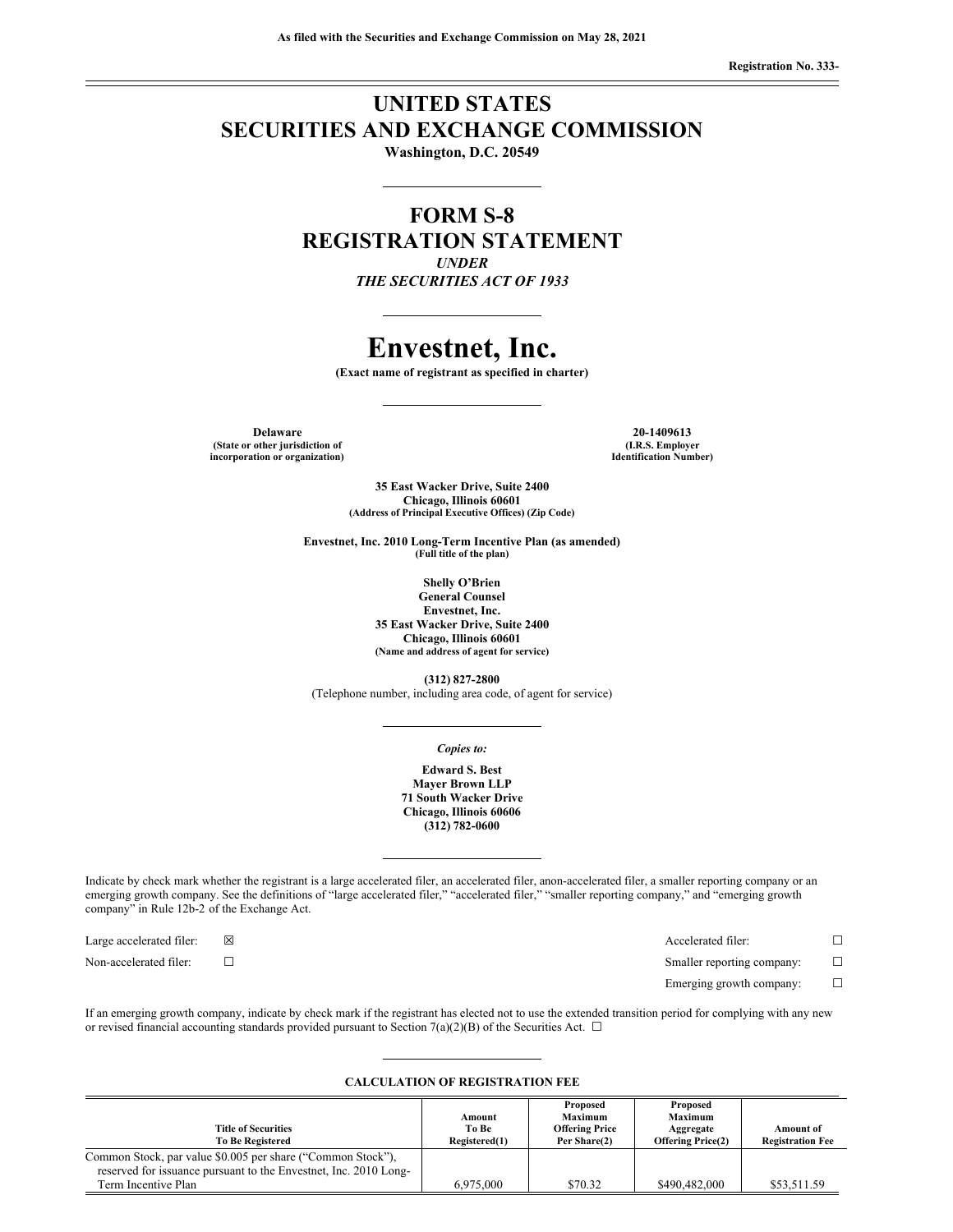- (1) This Registration Statement shall, in accordance with Rule 416(a) under the Securities Act of 1933, as amended (the "Securities Act"), be deemed to cover such additional common shares as may be issued to prevent dilution resulting from stock splits, stock dividends or similar transactions.
- (2) Estimated solely for the purpose of computing the registration fee, pursuant to Rule 457(c) and (h) under the Securities Act on the basis of the average of the high and low prices of the shares reported on the New York Stock Exchange on May 24, 2021.

The Registration Statement shall become effective upon filing in accordance with Rule 462(a) under the Securities Act.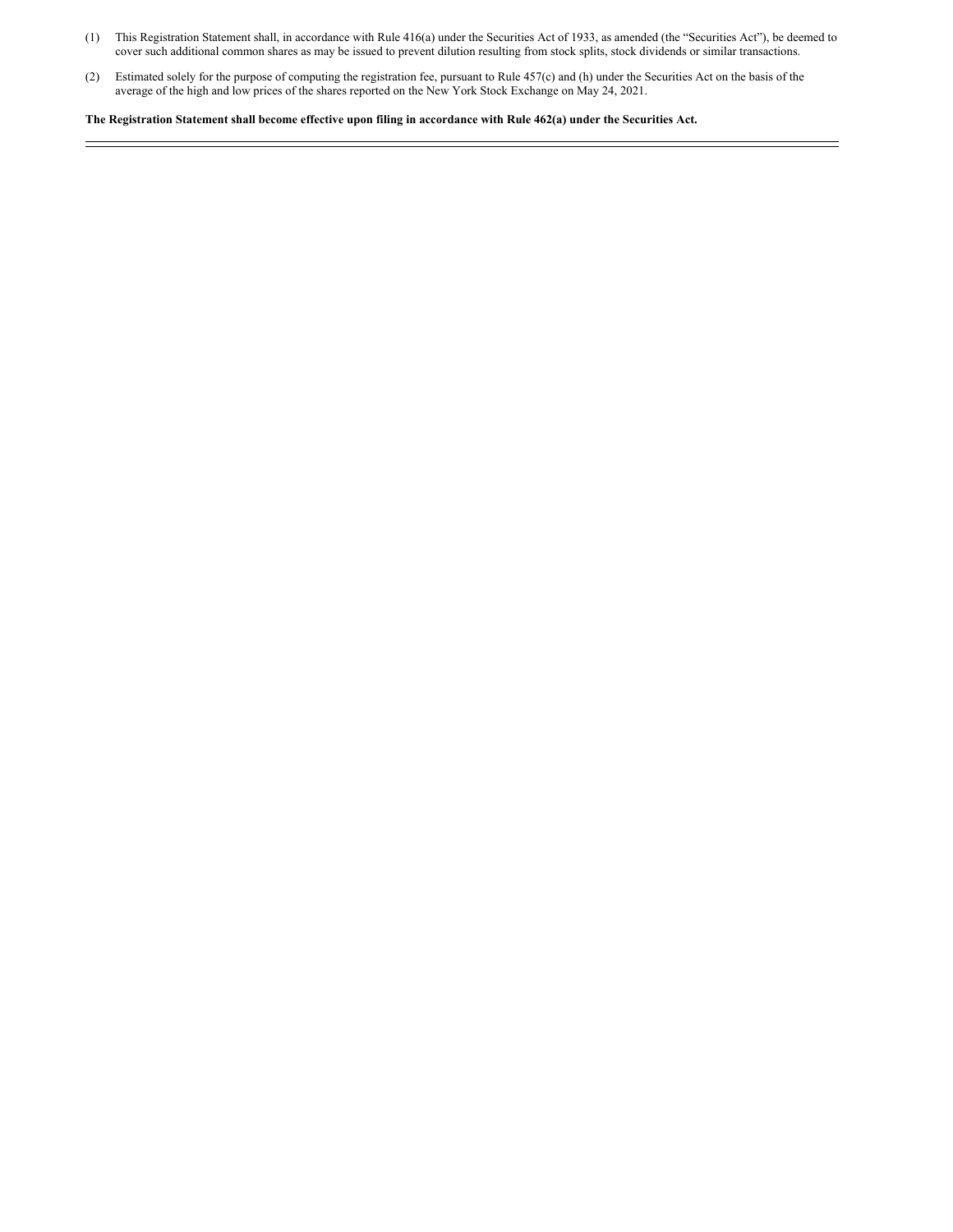#### **EXPLANATORY NOTE**

This Registration Statement is filed pursuant to General Instruction E of FormS-8 for the purpose of registering additional shares of common stock, par value \$0.005 per share (the "Common Stock"), of Envestnet, Inc., a Delaware corporation (the "Registrant"), issuable pursuant to the Envestnet, Inc. 2010 Long-Term Incentive Plan, as amended through the Fifth Amendment, as approved by the Registrant's shareholders on May 12, 2021. The contents of the Registrant's previously filed Registration Statement on Form S-8 (File No. [333-204858\)](http://www.sec.gov/Archives/edgar/data/1337619/000110465915044640/a15-13850_1s8.htm), filed with the Securities and Exchange Commission (the "Commission") on June 10, 2015 is hereby incorporated by reference.

#### **PART II**

#### **INFORMATION REQUIRED IN THE REGISTRATION STATEMENT**

#### **Item 3. Incorporation of Documents by Reference.**

The following documents filed by the Registrant with the Commission are hereby incorporated by reference into this Registration Statement:

- [Annual](http://www.sec.gov/ix?doc=/Archives/edgar/data/0001337619/000162828021003457/env-20201231.htm) Report on Form 10-K for the year ended December 31, 2020 filed with the Commission on February 26, 2021;
- All other reports filed pursuant to Section 13(a) or 15(d) of the Exchange Act since December 31, 2020;
- Proxy [Statement](http://www.sec.gov/Archives/edgar/data/0001337619/000133761921000002/a2020proxydef14a.htm) on Schedule 14A filed with the Commission on April 7, 2021; and
- The description of the Registrant's capital stock contained in the Registrant's Registration Statement on [Form](http://www.sec.gov/Archives/edgar/data/1337619/000119312510168680/d8a12b.htm) 8-A, filed on July 28, 2010 pursuant to Section 12(b) of the Securities Exchange Act of 1934, as amended (the "Exchange Act"), including any amendment or report filed for the purpose of updating such description.

In addition, all documents subsequently filed by the Registrant pursuant to Sections 13(a), 13(c), 14 and 15(d) of the Exchange Act, prior to the filing of a post-effective amendment which indicates that all securities offered have been sold or which deregisters all securities then remaining unsold, shall be deemed to be incorporated by reference in this Registration Statement and to be a part hereof from the date of filing of such documents.

Any statement contained in a document incorporated or deemed to be incorporated by reference herein shall be deemed to be modified or superseded for purposes of this Registration Statement to the extent that a statement contained herein or in any other subsequently filed document which also is or is deemed to be incorporated by reference herein modifies or supersedes such statement. Any such statement so modified or superseded shall not be deemed, except as so modified or superseded, to constitute a part of this Registration Statement.

#### **Item 8. Exhibits.**

See Exhibit Index which is incorporated herein by reference.

#### **EXHIBIT INDEX**

| <b>Exhibit</b><br>No. | <b>Description</b>                                                                                                                         |
|-----------------------|--------------------------------------------------------------------------------------------------------------------------------------------|
|                       | Fifth Amended and Restated Certificate of Incorporation of Envestnet, Inc. (filed as Exhibit 3.1 to Amendment No.3 to the Registrant's     |
|                       | Registration Statement on Form S-1 (File No. 333-165717), filed with the Commission on July 1, 2010 and incorporated by reference herein). |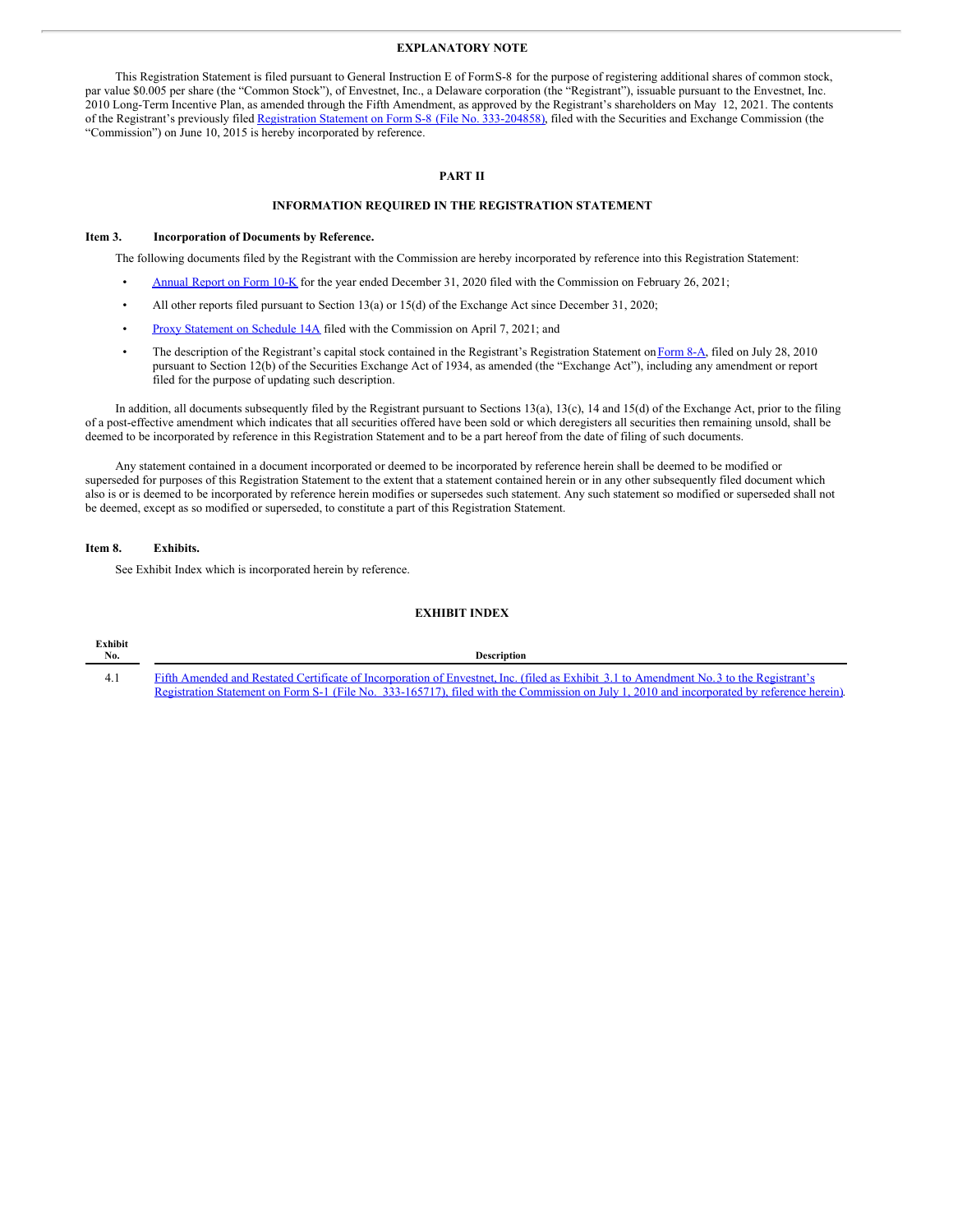| Exhibit<br>No. | <b>Description</b>                                                                                                                                                                                                                                        |
|----------------|-----------------------------------------------------------------------------------------------------------------------------------------------------------------------------------------------------------------------------------------------------------|
| 4.2            | Amended and Restated Bylaws of Envestnet, Inc. (filed as Exhibit 3.2 to Amendment No. 3 to the Registrant's Registration Statement on<br>Form S-1 (File No. 333-165717), filed with the Commission on July 1, 2010 and incorporated by reference herein). |
| 4.3            | Envestnet. Inc. 2010 Long-Term Incentive Plan, as amended through the Fifth Amendment (filed as Exhibit 10.1 to the Registrant's Form8-K<br>filed with the Commission on May 13, 2021 and incorporated by reference herein)                               |
| $5.1*$         | Opinion of Mayer Brown LLP.                                                                                                                                                                                                                               |
| $23.1*$        | Consent of KPMG LLP.                                                                                                                                                                                                                                      |
| $23.2*$        | Consent of Mayer Brown LLP (included in Exhibit 5.1).                                                                                                                                                                                                     |
| $24.1*$        | Powers of Attorney (included on signature page).                                                                                                                                                                                                          |

\* *Filed herewith*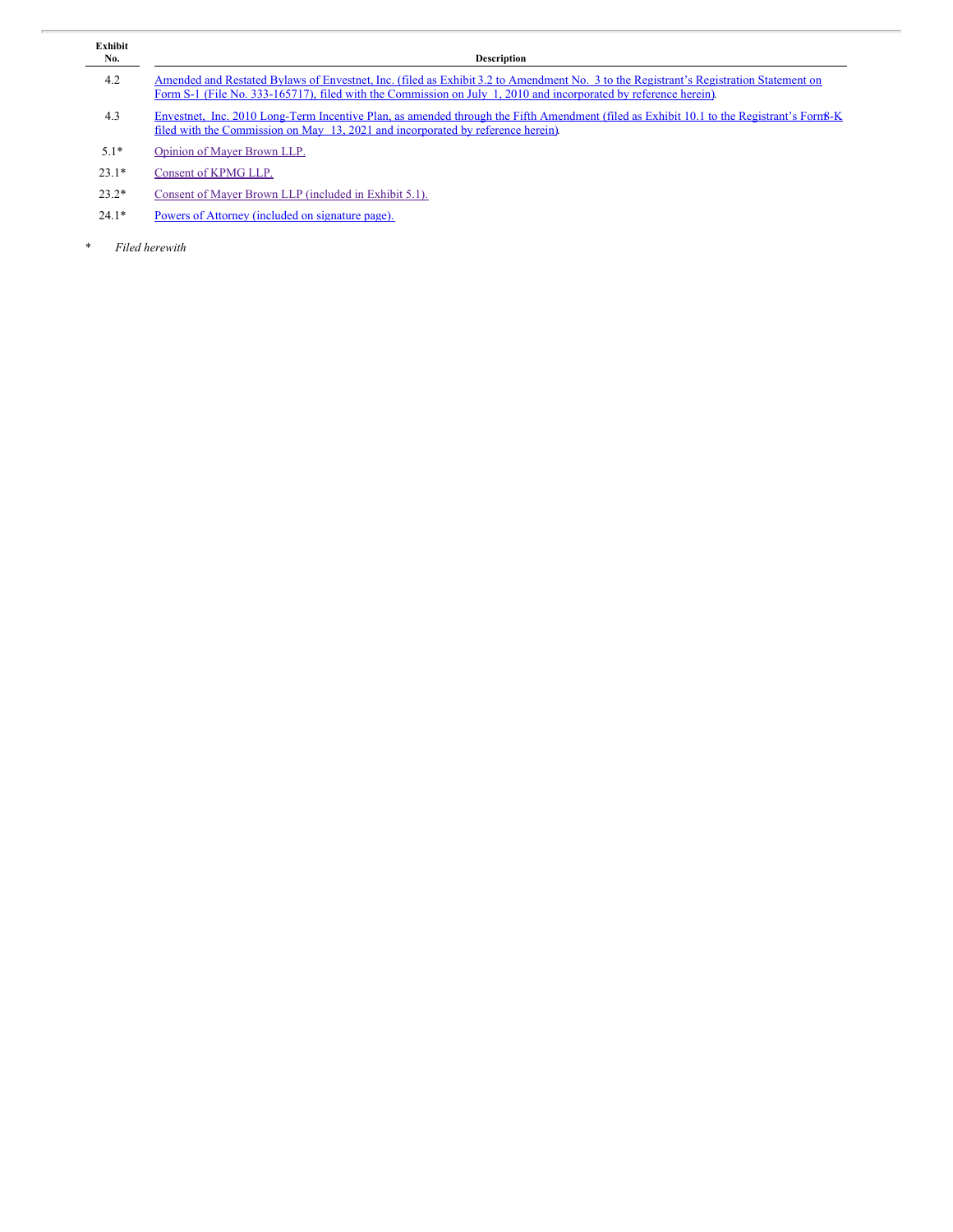#### **SIGNATURES**

Pursuant to the requirements of the Securities Act, the registrant certifies that it has reasonable grounds to believe that it meets all of the requirements for filing on Form S-8 and has duly caused this Registration Statement to be signed on its behalf by the undersigned, thereunto duly authorized in the city of Chicago, State of Illinois, on May 28, 2021.

#### ENVESTNET, INC.

```
By: /s/ William C. Crager
```
William C. Crager Chief Executive Officer

#### <span id="page-4-0"></span>**POWER OF ATTORNEY**

Each person whose signature appears below hereby constitutes and appoints William Crager, Peter D'Arrigo, and Shelly O'Brien, and each of them, the true and lawful attorneys-in-fact and agents of such undersigned, each with full power of substitution and resubstitution, for and in the name, place and stead of such undersigned, in any and all capacities, to sign any and all amendments to this Registration Statement on Form S-8, and to file the same, with exhibits thereto and other documents in connection therewith, with the Securities and Exchange Commission and hereby grants to such attorneys-in-fact and agents, and each of them, full power and authority to do and perform each and every act and thing requisite and necessary to be done, as fully to all intents and purposes as such undersigned might or could do in person, hereby ratifying and confirming all that each of said attorneys-in-fact and agents, or his or her substitute or substitutes, may lawfully do or cause to be done by virtue hereof.

Pursuant to the requirements of the Securities Act of 1933, this Registration Statement has been signed by the following persons in the capacities indicated on May 28, 2021.

| Name                                         | Position                                                                  |
|----------------------------------------------|---------------------------------------------------------------------------|
| /s/ William C. Crager<br>William C. Crager   | Chief Executive Officer; Director (Principal Executive Officer)           |
| /s/ Peter H. D'Arrigo<br>Peter H. D'Arrigo   | Chief Financial Officer (Principal Financial Officer)                     |
| /s/ Matthew J. Majoros<br>Matthew J. Majoros | Senior Vice President, Financial Reporting (Principal Accounting Officer) |
| /s/ Luis A. Aguilar<br>Luis A. Aguilar       | Director                                                                  |
| /s/ Anil Arora<br>Anil Arora                 | Director                                                                  |
| /s/ Ross Chapin<br>Ross Chapin               | Director                                                                  |
| /s/ Gayle Crowell<br>Gayle Crowell           | Director                                                                  |
| /s/ James Fox<br>James Fox                   | Chairperson, Director                                                     |
| /s/ Valerie Mosley<br>Valerie Mosley         | Director                                                                  |
| /s/ Gregory Smith<br>Gregory Smith           | Director                                                                  |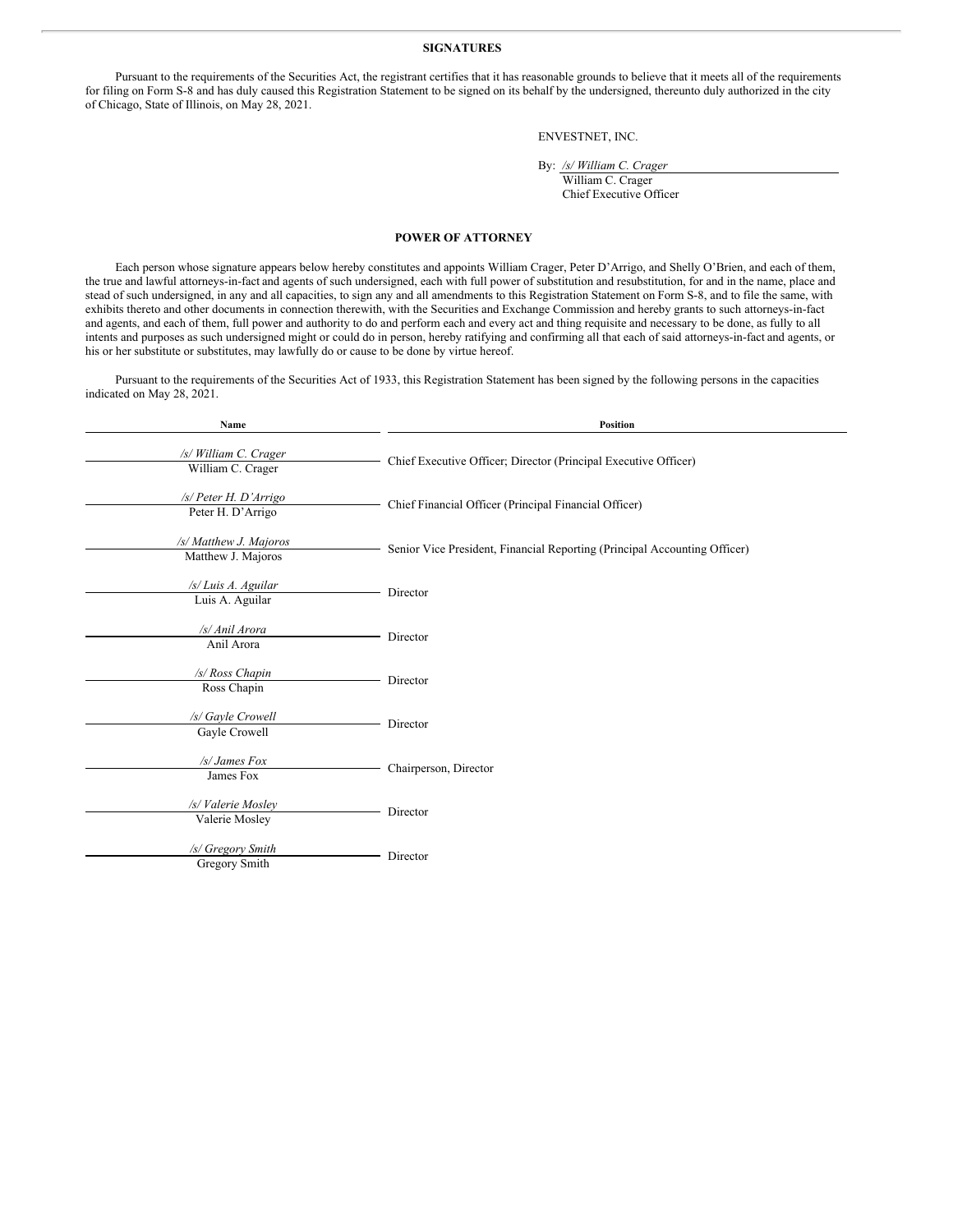# <span id="page-5-0"></span>**MAYER BROWN**

May 28, 2021

Envestnet, Inc. 35 East Wacker Drive, Suite 2400 Chicago, Illinois 60606

Re: Registration Statement on Form S-8

Ladies and Gentlemen:

Mayer Brown LLP 71 South Wacker Drive Chicago, IL 60606 United States of America

> T: +1 312 782 0600 F: +1 312 701 7711 mayerbrown.com

We are acting as counsel for Envestnet, Inc., a Delaware corporation (the "Company"), in connection with the registration statement on FormS-8 (the "Registration Statement") relating to the registration under the Securities Act of 1933, as amended (the "Securities Act") of 6,975,000 shares of the Company's common stock, par value \$0.005 per share (the "Shares"), issuable pursuant to the Envestnet, Inc. 2010 Long-Term Incentive Plan (the "Plan").

We have reviewed and are familiar with such corporate proceedings and other matters as we have deemed necessary for this opinion. Based upon the foregoing, we are of the opinion that the Shares have been duly authorized and, when issued and sold in accordance with the Plan, will be validly issued, fully paid and non-assessable.

We are admitted to practice in the State of Illinois and our opinions expressed herein are limited solely to the laws of the State of Illinois and the corporate laws of the State of Delaware, and we express no opinion herein concerning the laws of any other jurisdiction.

The opinions expressed herein are as of the date hereof. We assume no obligation to update or supplement this opinion letter to reflect any facts or circumstances that may hereafter come to our attention or any changes in applicable law that may hereafter occur.

We hereby consent to the filing of this opinion as Exhibit 5.1 to the Registration Statement. In giving this consent, we do not thereby admit that we are within the category of persons whose consent is required under Section 7 of the Securities Act or the rules and regulations of the Securities and Exchange Commission promulgated thereunder.

Very truly yours,

/s/ Mayer Brown LLP

Mayer Brown is a global services provider comprising an association of legal practices that are separate entities including Mayer Brown LLP (Illinois, USA), Mayer Brown International LLP (England), Mayer Brown (a Hong Kong partnership) and Tauil & Chequer Advogados (a Brazilian partnership).